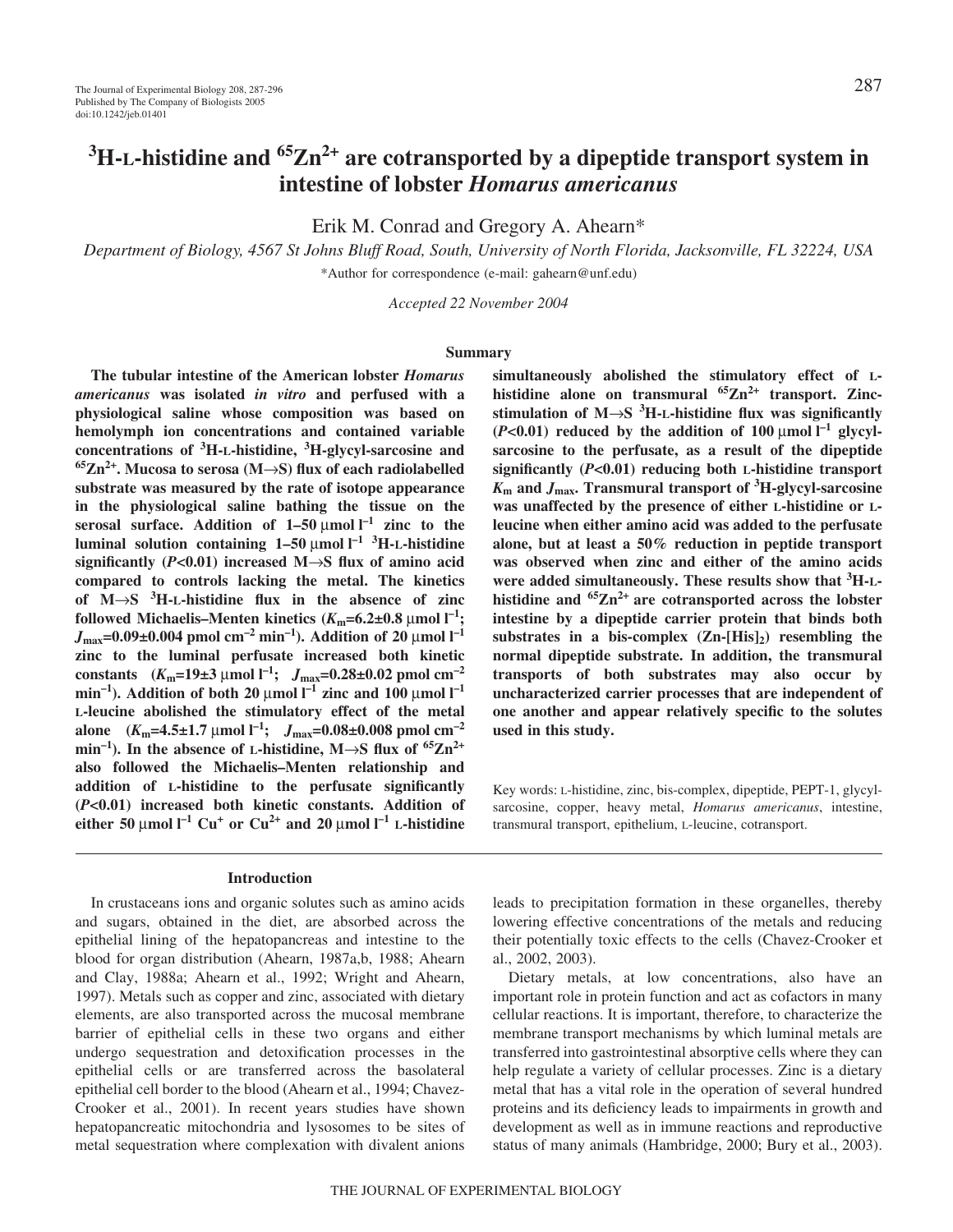#### 288 E. M. Conrad and G. A. Ahearn

Zinc enters cells by a variety of known transport systems belonging to the ZTL and ZIP gene families (Cragg et al., 2002; Gaither and Eide, 2001a,b), through relatively unspecific DMT-1 transporters characterized for iron (Gunshin et al., 1997), or through putative calcium channels (Bury et al., 2003). An additional zinc transport process that has received attention in recent years is the apparent coupling of the metal with specific amino acids such as L-histidine and L-cysteine (Horn et al., 1995; Horn and Thomas, 1996; Glover and Hogstrand, 2002a,b; Glover et al., 2003). These latter studies have suggested processes whereby luminal zinc complexes with two amino acids in solution in a bis-complex  $(Zn-[His]_2)$ and the combination is transported as a unit across the cellular membrane. Other mechanisms accounting for the transfer of both metal and amino acid across a given membrane may also be possible and to date the identity of this amino aciddependent zinc transport system is unclear.

The present investigation is a study of transmural <sup>3</sup>H-Lhistidine and  ${}^{65}Zn^{2+}$  transport across the isolated and perfused intestine of the American lobster *Homarus americanus*. Results show that the metal and amino acid may cross this organ from lumen to blood *via* a dipeptide transporter that has recently been reported to occur in lobster hepatopancreas (Thamotharan and Ahearn, 1996) and may be similar to PEPT-1 described for vertebrates. In addition, both substrates may also cross the tissue by way of separate carrier processes that both show a high degree of specificity for their respective solutes.

#### **Materials and methods**

Live American lobsters *Homarus americanus* Milne-Edwards (0.5 kg each) were purchased from a local commercial dealer and maintained in holding tanks containing filtered seawater at 15°C until needed for the experiments. Lobsters were fed frozen mussel meat several times a week while being maintained.

A physiological saline solution was developed in conjunction with the salt composition and osmolarity of lobster hemolymph. This medium included the following salt concentrations (in mmol  $l^{-1}$ ): NaCl, 415; CaCl<sub>2</sub>, 25; KCl, 10.0; NaH<sub>2</sub>PO<sub>4</sub>.2H<sub>2</sub>O, 1.0; NaHCO<sub>3</sub>, 4.0; Na<sub>2</sub>SO<sub>4</sub>, 8.4; Hepes, 30. The osmotic pressure of this incubation medium was approximately 950 mosmol  $kg^{-1}$  and the pH of the solution was adjusted to 7.1 for experimental conditions.

*In vitro* transmural transports of L-histidine,  $Zn^{2+}$  and glycylsarcosine were examined using a simple perfusion apparatus as described in detail previously (Ahearn and Hadley, 1977a,b; Ahearn and Maginniss, 1977; Brick and Ahearn, 1978; Wyban et al., 1980; Chu, 1986). Briefly, intact intestines were flushed of contents and mounted with surgical thread on blunted 18–20 gauge stainless steel needles in a lucite chamber containing the incubation medium  $(10 \text{ ml})$ , which served as the serosal medium. This solution was also perfused through the intestines as the mucosal medium using a peristaltic pump (Instech Laboratories, Inc., Plymouth Meeting, PA, USA) at a flow rate

of 380  $\mu$ l min<sup>-1</sup> for periods of time up to 180 min. Previous studies using other crustacean species have shown intestinal viability under the conditions used in the present work for up to 5 h of continuous perfusion (Ahearn and Hadley, 1977a,b; Ahearn and Maginniss, 1977; Chu, 1986). Variable concentrations of L-histidine,  $Zn^{2+}$  or glycyl-sarcosine were added to the mucosal medium as needed. Experiments were conducted at 23°C.

An intestine was perfused with an unlabelled mucosal medium for 10–20 min for tissue stabilization before a 60 min control flux interval with radiolabelled uptake medium. This control flux period was followed by one or two additional 60 min experimental flux periods using labeled perfusate of various compositions. Control experiments showed that a steady state appearance of isotope in the serosal compartment occurred after only 10 min of perfusion. All unidirectional flux measurements reported in this paper were conducted on intestines after they had reached the steady state. Experimental mucosal solutions containing  $L[2,5]$ <sup>3</sup>H-histidine (Amersham Biosciences Corp., Piscataway, NJ, USA), <sup>65</sup>ZnCl<sub>2</sub> (Oak Ridge National Laboratory, Oakridge, TN, USA), or glycyl-1,2-3Hsarcosine (Moravek Biochemicals, Brea, CA, USA) were next perfused through the intestine at  $pH7.1$ . Triplicate 200  $\mu$ l samples were removed from the serosal bath, added to scintillation cocktail, and counted for radioactivity in a Beckman LS6500 scintillation counter. Upon removal of the sample, an equal volume of saline solution was added back into the bath to maintain the volume of the surrounding medium. Subsequent corrections for isotope removal and bath dilution were made during transmural flux calculations. Samples of serosal media were taken every 5–10 min during a 90–180 min time-course experiment. Unidirectional transmural flux rates (mucosa to serosa) were determined over 30 min periods with bath samples taken every 5 min. The mucosal test solutions consisted of varying <sup>3</sup>H-L-histidine  $(1-50 \mu \text{mol} \, \text{m}^{-1})$ ,  $65 \text{Zn}^{2+}$  $(1-1000 \,\mu\text{mol}\,l^{-1})$ , <sup>3</sup>H-glycyl-sarcosine  $(100 \,\mu\text{mol}\,l^{-1})$ , Lleucine  $(100 \text{ }\mu\text{mol l}^{-1})$ , and CuCl or CuCl<sub>2</sub>  $(50 \text{ }\mu\text{mol l}^{-1})$ concentrations. pH experiments were conducted in a similar fashion where the first flux interval was measured with a pH 7.0 saline delivered from one perfusion tube and this was followed immediately by exchanging perfusion tubes with a pH 6.0 saline. A bubble introduced between the two salines took less than 30 s to pass through a perfused gut, suggesting that minimal time occurred between tissue exposures to the two pH treatments. Specific conditions for each experiment are outlined in the figure legends. The rate of radioactivity increase in the serosal bathing medium was used to calculate the transmural mucosal-to-serosal transport rate of the isotope under the conditions of each experiment.

<sup>3</sup>H-glycyl-sarcosine was used as a representative substrate for the dipeptide transport system previously identified for this lobster species (Thamotharan and Ahearn, 1996) and for the vertebrate PEPT-1 carrier system (Adibi, 1997). L-leucine was used in the present study as a potential inhibitor of L-histidine transport since both amino acids are known to be transported by the L-lysine transport protein, and in lobster hepatopancreas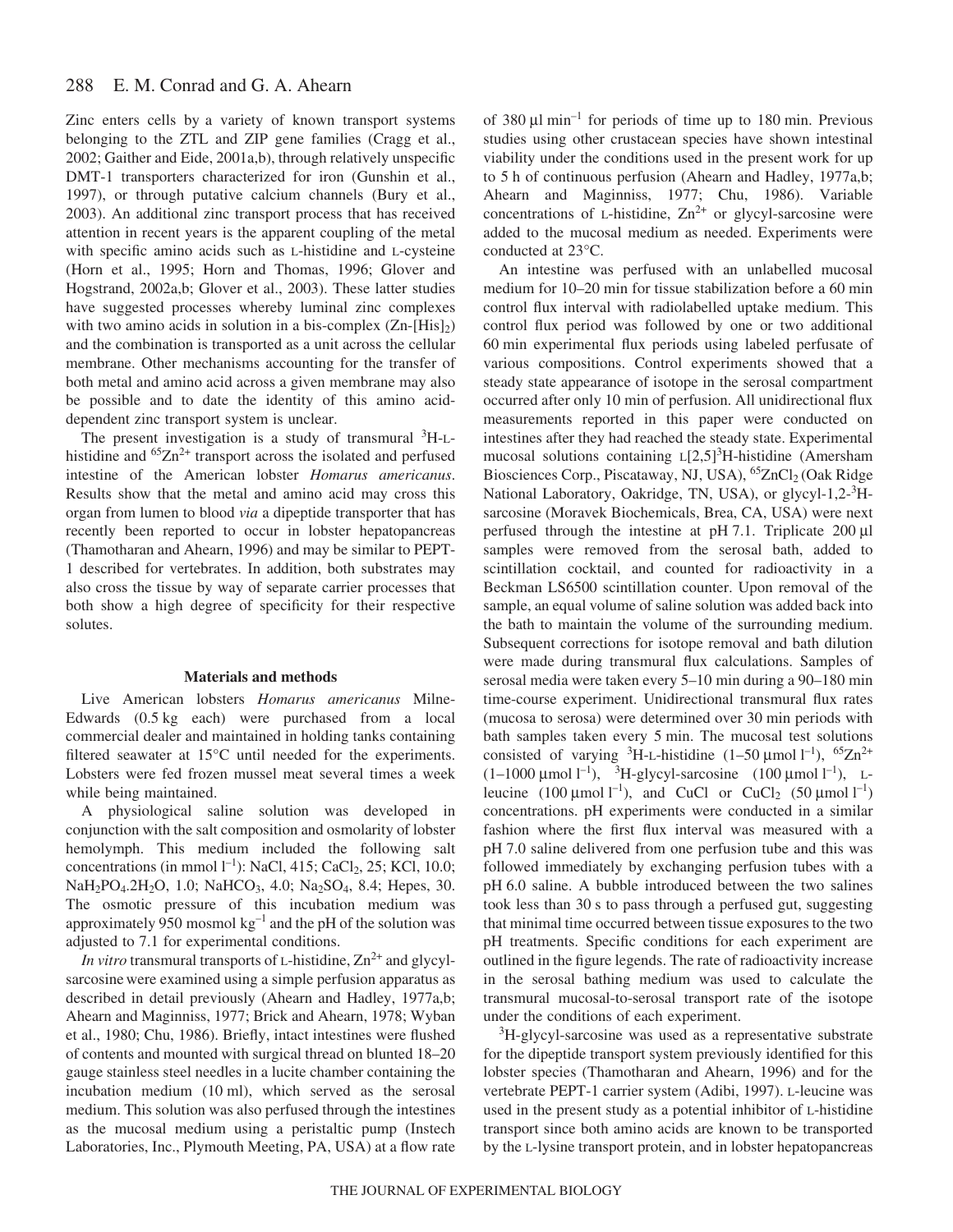this carrier process is strongly inhibited by L-leucine (Ahearn and Clay, 1987a). Copper was used in the present investigation as a potential inhibitor of zinc transport as a result of published competitive interactions between these two metals at the hepatopancreatic brush border membrane (Chavez-Crooker et al., 2001).

Each of the experiments was subjected to statistical tests with analysis of variance (ANOVA). Both <sup>3</sup>H-L-histidine and  ${}^{65}Zn^{2+}$  transmural transport kinetics were fitted to Michaelis–Menten functions using Sigma Plot software (Systat Software Inc., Point Richmond, CA, USA). Slopes of timecourse curves were determined with linear regression analysis functions (first point of treatment to last point of treatment) using Sigma Plot software. Results are reported as representative experiments that were repeated three times producing qualitatively similar results. Data points on individual figures represent mean values from three replicates  $\pm 1$  S.E.M.

### **Results**

# *Time course of mucosal-to-serosal <sup>3</sup> H-L-histidine transport*

Fig. 1 shows the effects of 20  $\mu$ mol l<sup>-1</sup> zinc or 100  $\mu$ mol l<sup>-1</sup> L-leucine on the time course of mucosal-to-serosal transport of 20  $\mu$ mol  $l^{-1}$ <sup>3</sup>H-L-histidine. During the first 60 min of mucosal perfusion with radiolabelled amino acid, a slow transmural transport rate (0.02 pmol  $cm^{-2}$  min<sup>-1</sup>) was observed. Addition of 20  $\mu$ mol l<sup>-1</sup> zinc to the luminal perfusate along with the radiolabelled amino acid resulted in a threefold increase in mucosal to serosal transfer of the amino acid  $(0.07 \text{ pmol cm}^{-2} \text{min}^{-1})$  during the second hour of perfusion. During the third perfusion period  $20 \mu$ mol  $l^{-1}$  zinc and 100  $\mu$ mol l<sup>-1</sup> L-leucine were both added to the luminal perfusate along with 20  $\mu$ mol l<sup>-1</sup> <sup>3</sup>H-L-histidine. Under the latter experimental conditions, the mucosal-to-serosal transmural transport rate of radiolabelled amino acid was reduced almost threefold from the stimulatory condition occurring in the presence of zinc alone  $(0.03 \text{ pmol cm}^{-2} \text{min}^{-1})$ and only slightly higher than the rate observed under control conditions. These results show that an otherwise slow transfer of <sup>3</sup>H-L-histidine from the intestinal lumen to serosal medium is strongly stimulated by luminal zinc and that this metal stimulation was significantly reduced when the amino acid Lleucine was added to the perfusate along with the zinc.

To ensure that the results reported in Fig. 1, and other timecourse experiments, represented substrate-induced changes in transmural transfer of radiolabelled solutes, control experiments were performed with both <sup>3</sup>H-L-histidine and  $65Zn^{2+}$ . Both labeled substrates were perfused separately through the intestinal lumen for 180 min without the addition of other interacting luminal molecules and the appearance rate of the respective isotope in the serosal medium monitored. In both cases linear rates of isotope appearance in the serosal medium were observed over the entire incubation interval with no tendency toward isotope equilibration between the media on both intestinal surfaces (data not shown).

# *L-histidine–Zn*<sup>2+</sup> *transport in lobster intestine* 289

## *Kinetics of transmural <sup>3</sup> H-L-histidine transport in the presence and absence of luminal zinc and L-leucine*

Because at least a portion of the transmural transport rate of <sup>3</sup>H-L-histidine was significantly affected by both zinc and the amino acid L-leucine, the involvement of a carrier-mediated transport system appeared likely in the transfer of this amino acid across intestinal tissues. Fig. 2 illustrates the effects of varying luminal <sup>3</sup>H-L-histidine concentration on the rate of mucosal-to-serosal transmural transport of the amino acid in the absence of either zinc or L-leucine. As shown in Fig. 2, the movement of this amino acid across lobster intestine was a



Fig. 1. Effects of 20  $\mu$ mol l<sup>-1</sup> zinc and 100  $\mu$ mol l<sup>-1</sup> L-leucine on the time course of transmural transport of 20  $\mu$ mol l<sup>-1</sup> <sup>3</sup>H-L-histidine. Values displayed are means ± S.E.M. of 3 replicates per time point. Slopes of the lines were calculated as regression lines using Sigma Plot software and the values on the figure (i.e. *m*-values) are the slopes obtained from these analyses at each condition used.



Fig. 2. Effect of luminal  ${}^{3}$ H-L-histidine concentration  $(1-50 \text{ nmol } l^{-1} \mu \text{mol } l^{-1})$  on the rate of mucosal-to-serosal transmural transport measured in the absence of mucosal zinc over 30 min time intervals at each luminal amino acid concentration. Unidirectional fluxes were calculated from regression slopes determined over this time interval for each amino acid concentration. Values displayed are means  $\pm$  s.e.m. of 3 replicates per concentration.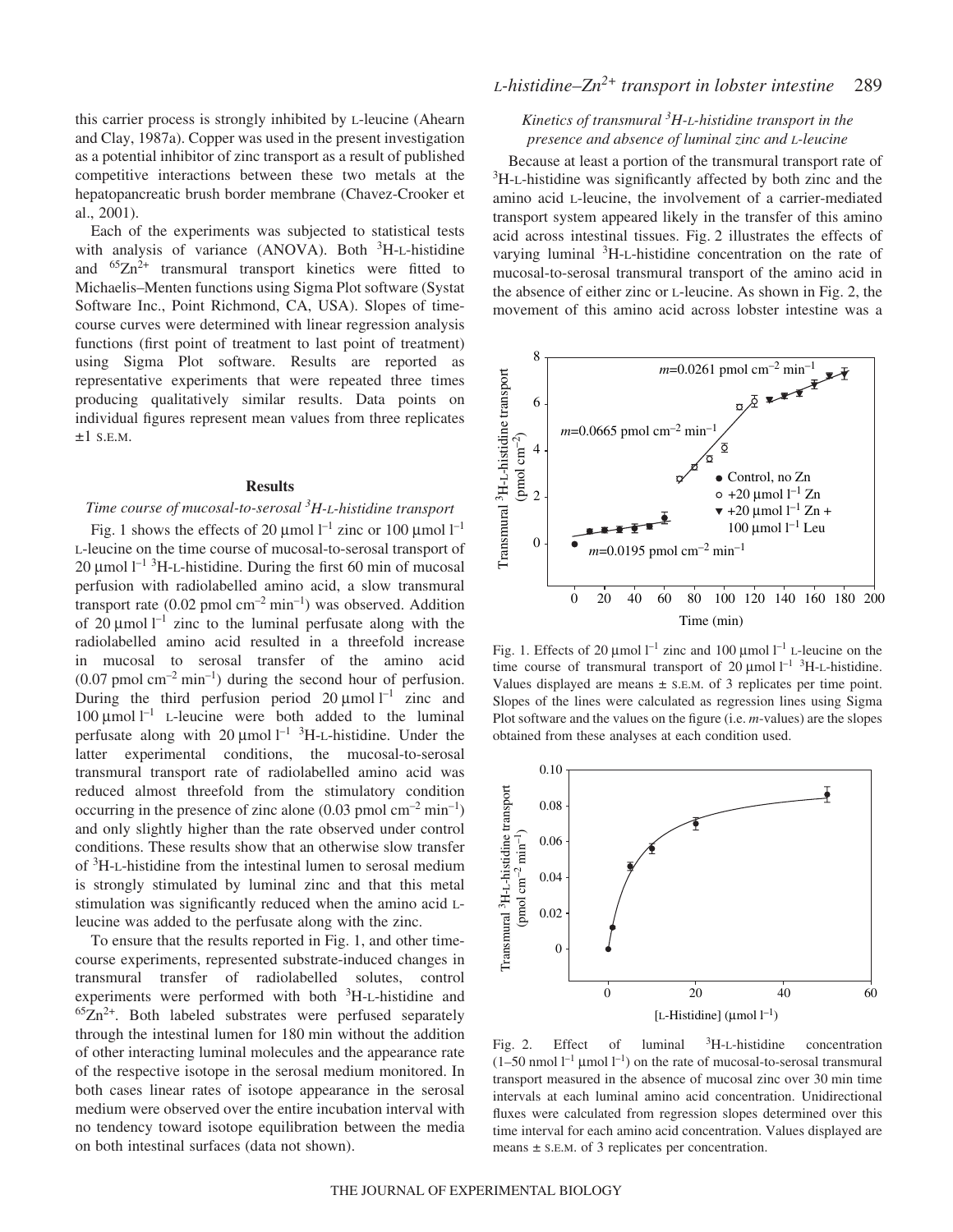

Fig. 3. Effect of varying luminal zinc concentration  $(1-50 \,\mu\text{mol}\,l^{-1})$ on transmural transport rate of 20  $\mu$ mol  $l^{-1}$ <sup>3</sup>H-L-histidine over 30 min time intervals at each luminal zinc concentration. Unidirectional fluxes were calculated from regression slopes determined over this time interval for each zinc concentration. Values displayed are means ± S.E.M. of 3 replicates per concentration.

hyperbolic function of luminal amino acid concentration  $(2.5-50 \mu \text{mol} \text{ l}^{-1})$  and followed the Michaelis–Menten equation:

$$
J_{\rm H} = J_{\rm max}[\rm H] / K_{\rm H} + [\rm H] \,, \tag{1}
$$

where  $J_H$  is mucosa-to-serosal flux of radiolabelled amino acid in the absence of either luminal zinc or L-leucine,  $J_{\text{max}}$  is apparent maximal transmural transport rate,  $K_H$  is an apparent affinity constant of the transport system for the amino acid, and [H] is luminal amino acid concentration. The apparent affinity constant for mucosa-to-serosal <sup>3</sup>H-L-histidine transport was 6.2 $\pm$ 0.8 µmol l<sup>-1</sup> L-histidine and the apparent maximal transport rate was  $0.09\pm0.004$  pmol cm<sup>-2</sup> min<sup>-1</sup>.

As shown in Fig. 1, there was a marked increase in transmural <sup>3</sup>H-L-histidine transport when 20  $\mu$ mol  $l^{-1}$  zinc was added to the luminal perfusate. To assess the nature of this stimulatory action of the metal on amino acid transport, an experiment was conducted to determine the effects of variable luminal zinc concentrations  $(2.5-50 \mu \text{mol} \text{ } l^{-1})$  on the mucosalto-serosal transmural transport rate of  $20 \mu$ mol<sup>1-1</sup> <sup>3</sup>H-Lhistidine. Fig. 3 shows that a hyperbolic relationship occurred between the transmural amino acid transport rate and luminal zinc concentration and followed a modified Michaelis–Menten equation given below:

$$
J_{\rm H} = J_{\rm max}[Zn] / K_{\rm Zn} + [Zn] \,, \tag{2}
$$

where  $J_H$  is rate of mucosa-to-serosa transmural  ${}^{3}H$ -L-histidine transport,  $J_{\text{max}}$  is apparent maximal amino acid transport,  $K_{\text{Zn}}$ is an apparent affinity constant of the amino acid transporter for the metal, and [Zn] is luminal zinc concentration. The calculated apparent affinity of the transport system for zinc was 19 $\pm$ 3 µmol l<sup>-1</sup> zinc and the apparent maximal amino acid transport rate was  $0.28\pm0.02$  pmol cm<sup>-2</sup> min<sup>-1</sup>. These results, and those of Fig. 2, show that addition of zinc to the luminal



Fig. 4. Effect of luminal zinc  $(20 \text{ \mu mol})^{-1}$  and L-leucine 100 μmol<sup>-1</sup>) on the kinetics of transmural transport of <sup>3</sup>H-L-histidine  $(1-50 \mu \text{mol} \, \text{m}^{-1})$  measured over 30 min time intervals at each luminal <sup>3</sup>H-L-histidine concentration. Unidirectional fluxes were calculated from regression slopes determined over this time interval for each <sup>3</sup>H-L-histidine concentration. Values displayed are means ± S.E.M. of 3 replicates per concentration.

perfusate increased the apparent maximal transmural amino acid transport rate by a factor of three (no Zn, *J*max=0.09; added Zn,  $J_{\text{max}}$ =0.28 pmol cm<sup>-2</sup> min<sup>-1</sup>).

L-Leucine  $(100 \mu \text{mol} \, \text{I}^{-1})$  inhibited the stimulation of transmural  ${}^{3}$ H-L-histidine transport by luminal zinc (Fig. 1), suggesting that both amino acids may interact with a common membrane agency. An experiment was conducted examining the transmural transport kinetics of <sup>3</sup>H-L-histidine in the presence and absence of both  $20 \mu$ mol  $l^{-1}$  zinc and 100  $\mu$ mol l<sup>-1</sup> L-leucine. Fig. 4 shows that a hyperbolic, Michaelis–Menten type, response occurred between <sup>3</sup>H-Lhistidine transport and luminal histidine concentration in the absence of either metal or L-leucine. Addition of 20  $\mu$ mol  $l^{-1}$ zinc to the mucosal perfusate increased the mucosal-to-serosal flux of the radiolabelled amino acid as before. However, addition of both 20  $\mu$ mol l<sup>-1</sup> zinc and 100  $\mu$ mol l<sup>-1</sup> L-leucine simultaneously to the perfusing mucosal medium abolished the stimulatory action of zinc on <sup>3</sup>H-L-histidine transport. These data suggest that zinc stimulates carrier-mediated <sup>3</sup>H-Lhistidine transport by a system that is markedly inhibited by the presence of 100  $\mu$ mol l<sup>-1</sup> L-leucine. In a separate control experiment, carrier-mediated,  $20 \mu$ mol l<sup>-1</sup> <sup>3</sup>H-L-histidine transport in the absence of luminal zinc (control flux= $0.037\pm0.01$  pmol cm<sup>-2</sup> min<sup>-1</sup>; *N*=3) was unaffected by the presence of 50  $\mu$ mol l<sup>-1</sup> L-leucine (flux with inhibitor= $0.044 \pm 0.003$  pmol cm<sup>-2</sup> min<sup>-1</sup>; *N*=3) or 100 µmol l<sup>-1</sup> L-leucine (flux with inhibitor=0.043 $\pm$ 0.007 pmol cm<sup>-2</sup> min<sup>-1</sup>; *N*=3) (data not shown).

Data presented in Table 1 summarize the effects of both 20 µmol  $l^{-1}$  zinc and 100 µmol  $l^{-1}$  L-leucine on the mucosa-toserosa transport kinetic constants of <sup>3</sup>H-L-histidine in lobster intestine. The data in this table indicate that the apparent binding affinity of the carrier mechanism involved in transport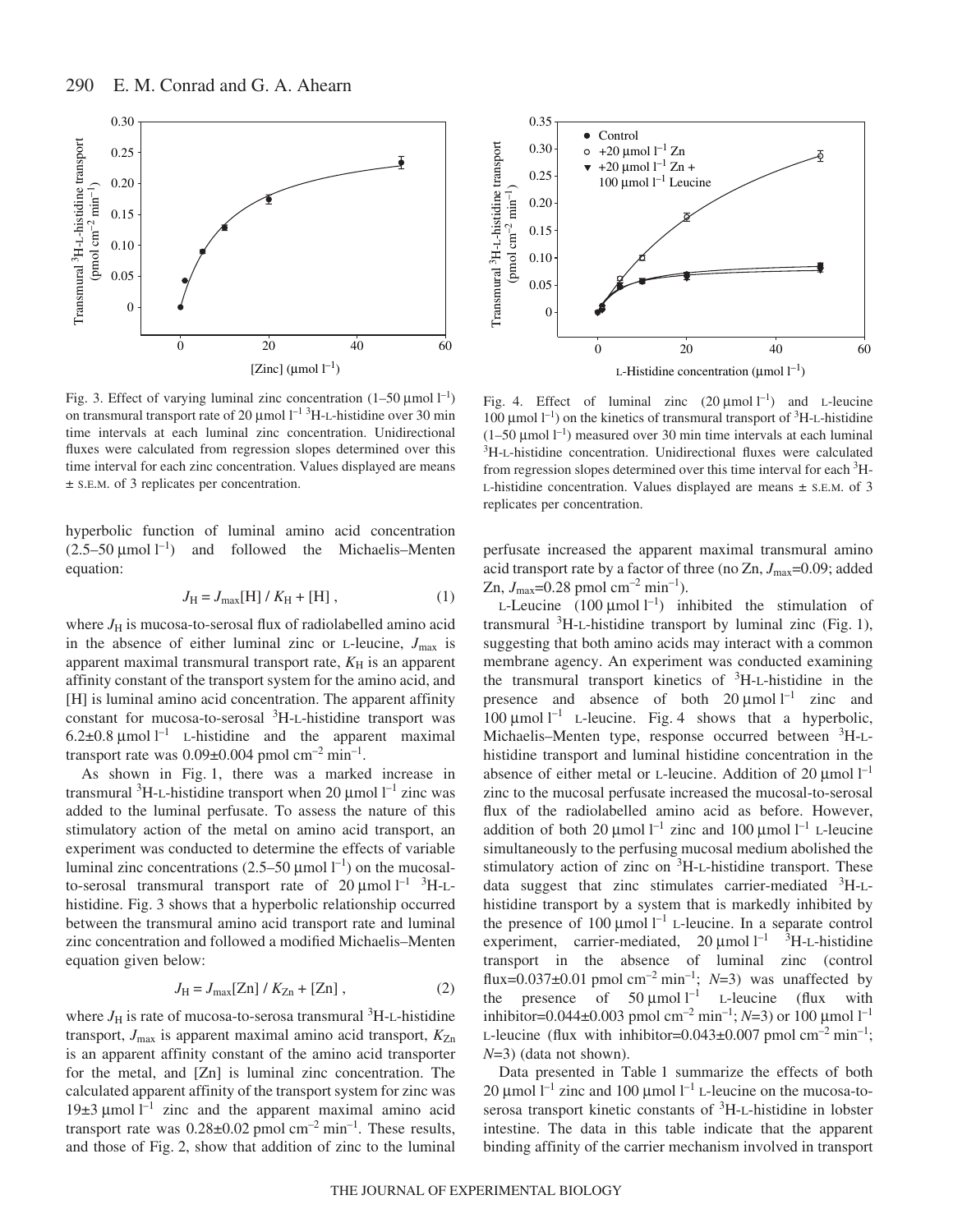Table 1. *Kinetic constants for transmural* <sup>3</sup>H-L-histidine *transport in the presence and absence of 20·*µ*mol·l –1 zinc and 100·*µ*mol·l –1 L-leucine*

| Perfusate                       | $K_{\rm m}$<br>( $\mu$ mol $l^{-1}$ ) | $J_{\rm max}$<br>(pmol cm <sup>-2</sup> min <sup>-1</sup> ) |
|---------------------------------|---------------------------------------|-------------------------------------------------------------|
| L-Histidine control             | $6.2 \pm 0.8$                         | $0.09 \pm 0.004$                                            |
| $L$ -Histidine + Zinc           | $19+3*$                               | $0.28 \pm 0.02*$                                            |
| $L$ -Histidine + Zinc + Leucine | $4.5 + 1.7^{\dagger}$                 | $0.08 \pm 0.01^{\dagger}$                                   |

Values are means ± S.E.M. of three replicates per point.

\*Significantly different (*P*<0.01) than control; † significantly different  $(P<0.01)$  than L-His + Zn treatment.

of <sup>3</sup>H-L-histidine across the intestine was significantly  $(P<0.01)$  reduced by the presence of zinc (control= $6.2\pm0.8$ ; test=19 $\pm$ 3 µmol l<sup>-1</sup>), while the apparent affinity constant was not significantly different (*P*>0.05) when both zinc and L-leucine were present together in the mucosal medium (control= $6.2 \pm 0.8$ ; test= $4.5 \pm 1.7$  µmol l<sup>-1</sup>). Similarly, the apparent maximal transport rate was significantly (*P*<0.01) increased (control=0.09±0.004; test=0.28± 0.02 pmol  $\text{cm}^{-2}$  min<sup>-1</sup>) by a factor of three when zinc alone was present in the mucosal medium, but no significant (*P*>0.05) increase in maximal transport rate (control=0.09±0.004; test= $0.08\pm0.01$  pmol cm<sup>-2</sup> min<sup>-1</sup>) was observed when both zinc and L-leucine were added together in the perfusate.

# *Kinetics of transmural 65Zn2+ transport in the presence and absence of luminal L-histidine and copper*

To assess whether the transmural transport of  ${}^{65}Zn^{2+}$  across lobster intestine was influenced by L-histidine or copper ions, an experiment was conducted examining the time course of mucosal-to-serosal 20  $\mu$ mol l<sup>-1 65</sup>Zn<sup>2+</sup> transport in the presence or absence of luminal 20  $\mu$ mol l<sup>-1</sup> L-histidine or 50  $\mu$ mol l<sup>-1</sup>  $Cu<sup>+</sup>$  (cuprous ions). Fig. 5 indicates that the transmural transport rate of  ${}^{65}Zn^{2+}$  across lobster intestine in the absence of either amino acid or copper was 0.1 pmol  $cm^{-2}$  min<sup>-1</sup>. This rate was increased twofold to 0.19 pmol $\text{cm}^{-2}\text{min}^{-1}$  when 20  $\mu$ mol l<sup>-1</sup> L-histidine was perfused through the intestinal lumen with the radiolabelled ion. When 50  $\mu$ mol l<sup>-1</sup> Cu<sup>+</sup> was perfused through the intestine with 20  $\mu$ mol  $l^{-1}$  L-histidine and 20  $\mu$ mol l<sup>-1 65</sup>Zn<sup>2+</sup>, the transmural transport rate of the radiolabelled ion was reduced to 0.1 pmol  $cm^{-2}$  min<sup>-1</sup>, a value that was half that of the stimulated condition in the presence of L-histidine alone, and equal to the transport rate of  ${}^{65}Zn^{2+}$  in the absence of either amino acid or copper.

Fig. 6 indicates that the mucosal-to-serosal transport rate of  ${}^{65}Zn^{2+}$  across lobster intestine was a hyperbolic function of luminal L-histidine concentration following the Michaelis-Menten relationship:

$$
J_{Zn} = J_{\text{max}}[H] / K_H + [H], \qquad (3)
$$

where  $J_{Zn}$  is mucosa to serosa  ${}^{65}Zn^{2+}$  transport rate,  $J_{max}$  is apparent maximal transmural zinc transport,  $K_H$  is an apparent affinity constant of the zinc transport protein for L-histidine,



Fig. 5. Effect of 20  $\mu$ mol l<sup>-1</sup> L-histidine and 50  $\mu$ mol l<sup>-1</sup> Cu<sup>+</sup> on the time course of transmural transport of 20  $\mu$ mol l<sup>-1 65</sup>Zn<sup>2+</sup>. Values displayed are means  $\pm$  s.E.M. of 3 replicates per time point. Slopes of the lines were calculated as regression lines using Sigma Plot software and the values on the figure (i.e. *m*-values) are the slopes obtained from these analyses at each condition used.



Fig. 6. Effect of varying luminal L-histidine concentration (1–50 µmol  $l^{-1}$ ) on transmural transport rate of 20 µmol  $l^{-1}$  <sup>65</sup>Zn<sup>2+</sup>over 30 min time intervals at each luminal L-histidine concentration. Unidirectional fluxes were calculated from regression slopes determined over this time interval for each L-histidine concentration. Values displayed are means  $\pm$  s.e.m. of 3 replicates per concentration.

and [H] is luminal L-histidine concentration. The apparent affinity constant for L-histidine stimulation of mucosal-toserosal  ${}^{65}Zn^{2+}$  transport was 5.9 $\pm$ 1.3 µmol l<sup>-1</sup> and the apparent maximal transport rate of zinc in the presence of L-histidine was  $0.15\pm0.01$  pmol cm<sup>-2</sup> min<sup>-1</sup>.

Fig. 7 shows the result of an experiment varying luminal zinc concentration on the kinetics of transmural transport of  ${}^{65}Zn^{2+}$  across lobster intestine in the presence and absence of 20 µmol  $l^{-1}$  L-histidine, 50 µmol  $l^{-1}$  cuprous ions (Cu<sup>+</sup>) and 50 µmol  $l^{-1}$  cupric ions (Cu<sup>2+</sup>). In the absence of either Lhistidine or copper ions, the transmural transport rate of  ${}^{65}Zn^{2+}$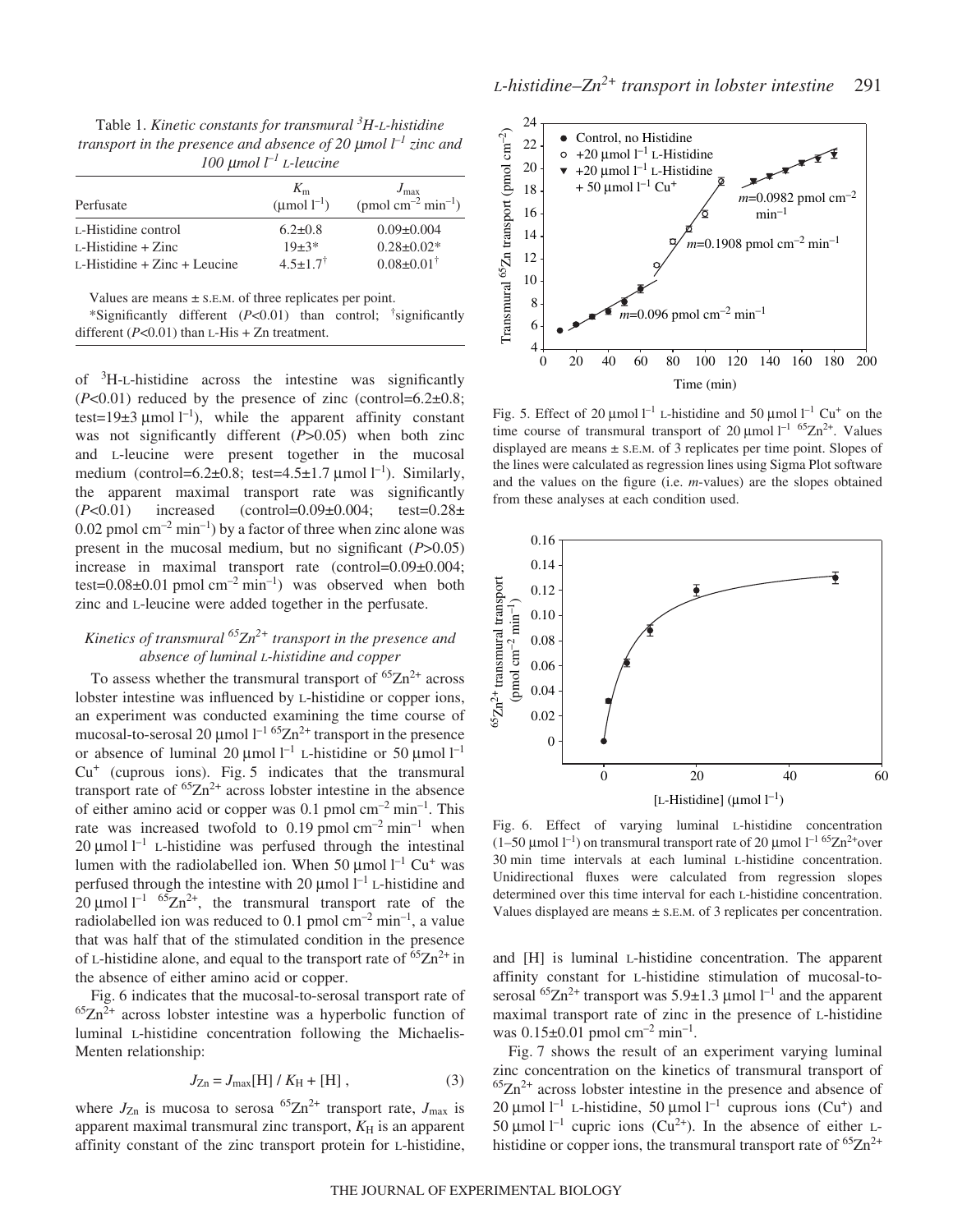

Fig. 7. Effect of luminal L-histidine (L-His; 20  $\mu$ mol  $l^{-1}$ ) and both Cu<sup>+</sup> and  $Cu^{2+}$  (50 µmol  $l^{-1}$ ) on the kinetics of transmural transport of  ${}^{65}Zn^{2+}$  (150–1000 µmol l<sup>-1</sup>) measured over 30 min time intervals at each luminal  ${}^{65}Zn^{2+}$  concentration. Unidirectional fluxes were calculated from regression slopes determined over this time interval for each  ${}^{65}Zn^{2+}$  concentration. Values displayed are means  $\pm$  s.E.M. of 3 replicates per concentration.

followed the Michaelis–Menten equation, as given in Equation 1. Addition of 20  $\mu$ mol  $l^{-1}$  L-histidine to the luminal perfusate doubled the apparent maximal transport rate of zinc and adding both 20  $\mu$ mol l<sup>-1</sup> L-histidine and 50  $\mu$ mol l<sup>-1</sup> Cu<sup>+</sup> together abolished the stimulation by the amino acid alone. Addition of 20  $\mu$ mol l<sup>-1</sup> L-histidine and 50  $\mu$ mol l<sup>-1</sup> Cu<sup>2+</sup> reduced  ${}^{65}Zn^{2+}$  transport to values significantly below those observed under control conditions. While a straight line function could be fitted to these data, Sigma Plot software indicated a better fit to the results with a hyperbolic relationship. The kinetic constants for zinc transport under each of these four conditions are displayed in Table 2. These results show that addition of L-histidine to the luminal solution doubled the apparent maximal transport rate of  ${}^{65}Zn^{2+}$  across the tissue without affecting the apparent binding affinity of the transport system for zinc itself. Addition of Cu<sup>+</sup> ions to the mucosal surface of the intestine increased the apparent binding affinity of the transport system to  ${}^{65}Zn^{2+}$  and abolished the stimulation of apparent maximal  ${}^{65}Zn^{2+}$  transport rate in the presence of the L-histidine. Addition of  $Cu^{2+}$  ions to the perfusate blocked both L-histidine-stimulated  ${}^{65}Zn^{2+}$  transport as well as a portion of the L-histidine-independent  ${}^{65}Zn^{2+}$ transport.

In order to assess whether differences in  ${}^{65}Zn^{2+}$  transport in the absence of L-histidine could be observed with cupric and cuprous ions, an experiment was conducted to see the effect of copper valence on zinc transport. In the absence of L-histidine the control transport of 20  $\mu$ mol l<sup>-1 65</sup>Zn<sup>2+</sup> across the intestine was  $0.056\pm0.007$  pmol cm<sup>-2</sup> min<sup>-1</sup> (*N*=3; data not shown). Addition of 100  $\mu$ mol l<sup>-1</sup> cuprous ions (Cu<sup>+</sup>) to the perfusate had no effect on transmural  $20 \mu$ mol<sup>1-1 65</sup>Zn<sup>2+</sup> transport  $(0.064\pm0.007~\text{pmol cm}^{-2}~\text{min}^{-1}, N=3; \text{ data not shown}), \text{ but}$ 

Table 2. *Kinetic constants for transmural* <sup>65</sup>Zn<sup>2+</sup> *transport in the presence and absence of 20·*µ*mol·l –1 L-histidine and 50·*µ*mol·l –1 copper*

|                                | $K_{m}$                   | $J_{\rm max}$                              |
|--------------------------------|---------------------------|--------------------------------------------|
| Perfusate                      | $(\text{µmol } l^{-1})$   | (pmol cm <sup>-2</sup> min <sup>-1</sup> ) |
| Zinc control                   | $267+37$                  | $0.07 \pm 0.003$                           |
| $Zinc + L-Histidine$           | $310\pm 107$              | $0.13 \pm 0.02*$                           |
| $Zinc + L-Histidine + Cu+$     | $119\pm21^{\dagger}$      | $0.05 \pm 0.002^{\dagger}$                 |
| Zinc + L-Histidine + $Cu^{2+}$ | $2079 \pm 1231^{\dagger}$ | $0.08 \pm 0.03^{\dagger}$                  |

Values are means  $\pm$  s.E.M. of three replicates per point.

\*Significantly different (*P*<0.01) than control; † significantly different  $(P<0.01)$  than  $Zn + L$ -Histidine treatment.

100 µmol  $l^{-1}$  cupric ions (Cu<sup>2+</sup>) significantly (*P*<0.01) reduced the transfer of  $20 \mu$ mol<sup>1-1 65</sup>Zn<sup>2+</sup> across the tissue  $(0.032\pm0.002~\text{pmol cm}^{-2}~\text{min}^{-1}, N=3; \text{ data not shown}).$  These results show that the cuprous ion inhibited zinc transport when the latter was cotransported with L-histidine, but only cupric ion appeared to inhibit the transfer of  ${}^{65}Zn^{2+}$  in the absence of the amino acid.

# Effects of the dipeptide, glycyl-sarcosine, on transmural <sup>3</sup>H-L*histidine transport in the presence and absence of zinc*

To test the hypothesis that zinc and L-histidine were complexing in solution and being transported together across the lobster intestine as a binary complex containing 2 Lhistidine/1 zinc ion, the effects of the dipeptide, glycylsarcosine, on the transfer of  ${}^{3}$ H-L-histidine were examined in the presence and absence of luminal zinc. Time-course experiments showed that in the absence of either zinc or dipeptide the transmural transport rate of <sup>3</sup> H-L-histidine across lobster intestine was very slow (e.g.  $0.02$  pmol cm<sup>-2</sup> min<sup>-1</sup>; data not shown). Addition of 20  $\mu$ mol l<sup>-1</sup> zinc to the luminal solution increased the transmural transport rate of labeled amino acid by a factor of 3 (0.06 pmol  $cm^{-2}$  min<sup>-1</sup>). When 20  $\mu$ mol  $l^{-1}$  zinc and 100  $\mu$ mol  $l^{-1}$  glycyl-sarcosine were added together to the luminal solution, the transport rate of <sup>3</sup>H-L-histidine across the intestine dropped to 0.03 pmol  $\text{cm}^{-2}$  min<sup>-1</sup>), a value that was approximately half that of the stimulated rate induced by zinc alone, but still higher than the value observed in the control condition without either zinc or dipeptide.

In order to determine the specific effect that the dipeptide, glycyl-sarcosine, was having on the transmural transport rate of <sup>3</sup> H-L-histidine across lobster intestine, the kinetics of zincstimulated radiolabelled amino acid transport were observed in the presence and absence of the dipeptide. Fig. 8 indicates that addition of 100  $\mu$ mol l<sup>-1</sup> dipeptide to the luminal medium during transit of  ${}^{3}$ H-L-histidine resulted in changes in  $K_H$  $(control=18.9\pm 2.9; test=7.9\pm 2.3 \,\mu\text{mol}^{-1})$ and  $J_{\text{max}}$ (control= $0.3\pm0.02$ ; test= $0.13\pm0.01$  pmol cm<sup>-2</sup> min<sup>-1</sup>). These results suggest that the dipeptide inhibited the transmural transport of L-histidine by a mixed type of inhibitor response (Segel, 1975).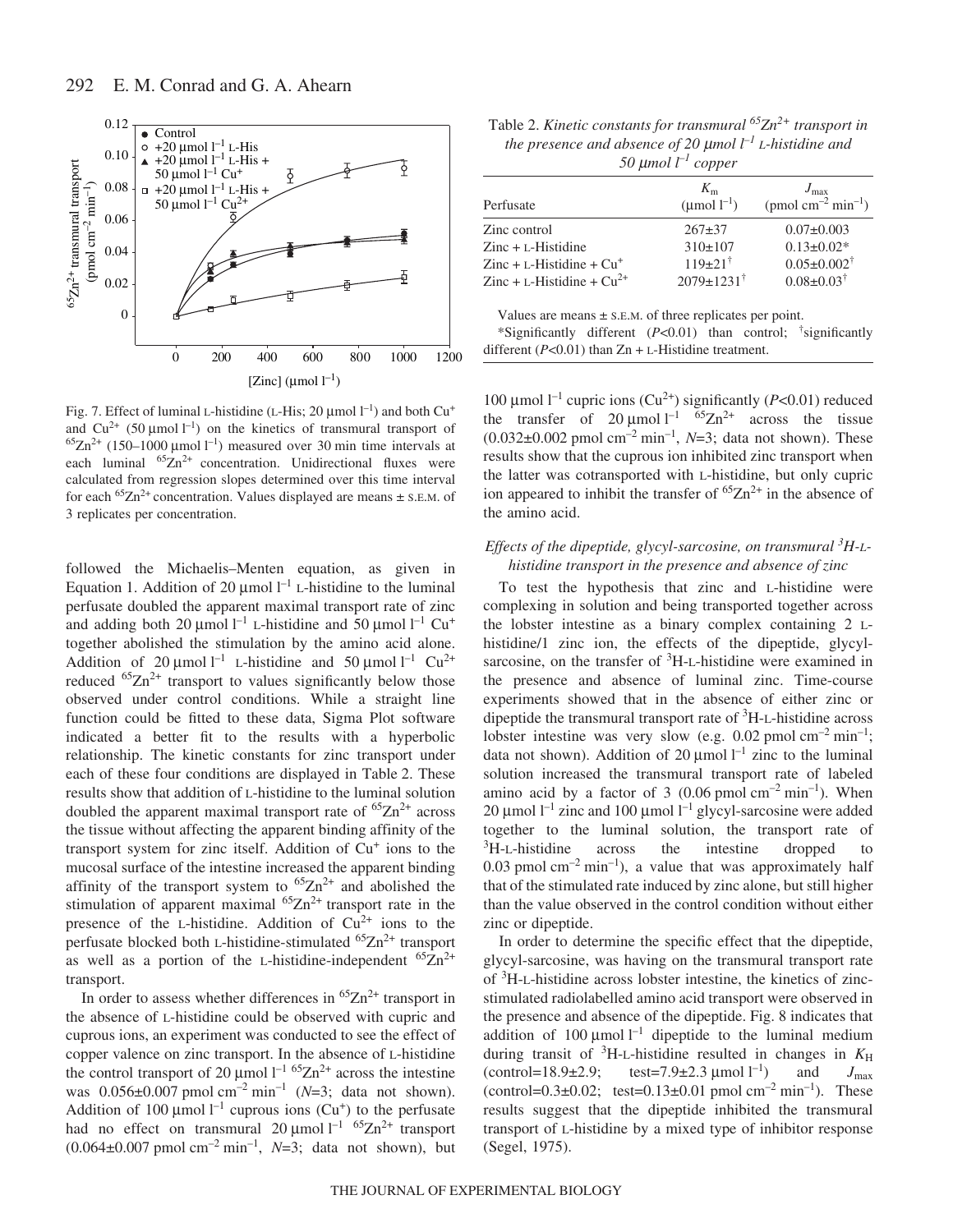

Fig. 8. Effect of zinc  $(20 \mu \text{mol l}^{-1})$  and glycyl-sarcosine (Gly-Sar; 100  $\mu$ mol l<sup>-1</sup>) on the kinetics of transmural transport of <sup>3</sup>H-L-histidine  $(1-50 \mu \text{mol} \, \text{m}^{-1})$  measured over 30 min time intervals at each luminal <sup>3</sup>H-L-histidine concentration. Unidirectional fluxes were calculated from regression slopes determined over this time interval for each <sup>3</sup>H-L-histidine concentration. Values displayed are means ± S.E.M. of 3 replicates per concentration.



Fig. 9. Effect of luminal pH on the time course of 20  $\mu$ mol l<sup>-1 3</sup>H-Lhistidine (L-His) transport by perfused lobster intestine in the presence of 20  $\mu$ mol l<sup>-1</sup> zinc (control, pH 7.1; test, pH 6.1). Values displayed are means  $\pm$  s.E.M. of 3 replicates per time point. Slopes of the lines were calculated as regression lines using Sigma Plot software and the values on the figure (i.e. *m*-values) are the slopes obtained from these analyses at each condition used.

# *Effect of luminal pH on transmural <sup>3</sup> H-L-histidine transport in the presence of zinc*

In order to further characterize the transport of  ${}^{3}$ H-Lhistidine in the presence of zinc across perfused intestine, the transmural transport of the amino acid was measured at two luminal pH conditions: control pH  $(pH 7.1)$  and acidic pH  $(pH 6.1)$ . As shown in Fig. 9, addition of luminal zinc significantly increased the transmural transport of the radiolabelled amino acid and this transfer rate was further



Fig. 10. Effect of 20  $\mu$ mol l<sup>-1</sup> L-histidine (L-His) and 20  $\mu$ mol l<sup>-1</sup> zinc on the time course of transmural transport of 100  $\mu$ mol  $l^{-1}$ <sup>3</sup>H-glycylsarcosine. Values displayed are means  $\pm$  s.E.M. of 3 replicates per time point. Slopes of the lines were calculated as regression lines using Sigma Plot software and the values on the figure (i.e. *m*-values) are the slopes obtained from these analyses at each condition used.

elevated when the perfusate pH was lowered from 7.1 to 6.1. These results suggest that zinc-dependent <sup>3</sup>H-L-histidine transport was pH sensitive.

## *Effects of L-histidine, L-leucine and zinc on transmural transport of <sup>3</sup> H-glycyl-sarcosine*

Figs 10 and 11 describe transmural transport of 100  $\mu$ mol  $l^{-1}$ <sup>3</sup>H-glycyl-sarcosine in the presence and absence of two Lamino acids and zinc. Addition of either L-histidine or Lleucine to the luminal perfusate simultaneously with  $3H$ glycyl-sarcosine had no effect on the transmural transport of the dipeptide (P>0.05). Furthermore, transmural <sup>3</sup>H-glycylsarcosine transport was not affected by the presence  $(0.006\pm0.0004$  pmol cm<sup>-2</sup> min<sup>-1</sup>; data not shown) or absence  $(0.007\pm0.0006$  pmol cm<sup>-2</sup> min<sup>-1</sup>; data not shown) of luminal zinc in the absence of amino acids. However, addition of zinc and either amino acid together to the luminal solution with the radiolabelled dipeptide, resulted in highly significant reduction in dipeptide transport across the tissue (*P*<0.01). These effects suggest that a bis-complex between two amino acids and the metal ion competes with <sup>3</sup>H-glycyl-sarcosine for transport by the peptide transport protein.

### **Discussion**

The results of the present investigation suggest that the amino acid L-histidine and the ion  $\text{Zn}^{2+}$  are transported across the isolated and perfused intestine of the American lobster *Homarus americanus* by transport proteins that are specific to each of the solutes and by a shared cotransport protein that binds and transports both solutes simultaneously. Fig. 2 indicates that 3 H-L-histidine is able to cross the lobster intestine by a carrier-mediated transport system in the absence of metal ions. Similarly, Fig. 7 shows that  ${}^{65}Zn^{2+}$  is transported across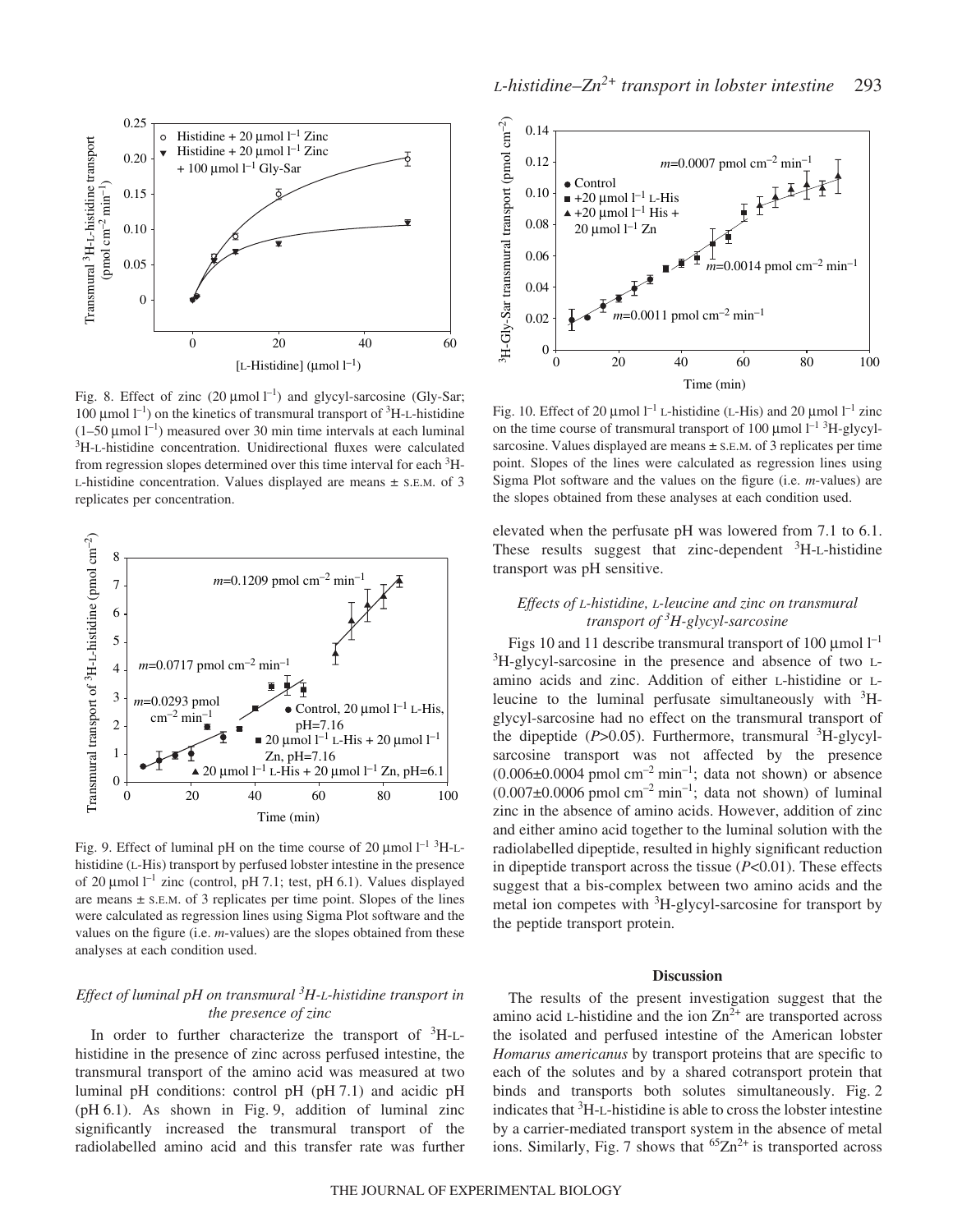

Fig. 11. Effect of 20  $\mu$ mol l<sup>-1</sup> L-leucine (L-Leu) and 20  $\mu$ mol l<sup>-1</sup> zinc on the time course of transmural transport of 100  $\mu$ mol  $l^{-1}$ <sup>3</sup>H-glycylsarcosine. Values displayed are means  $\pm$  s.E.M. of 3 replicates per time point. Slopes of the lines were calculated as regression lines using Sigma Plot software, and the values on the figure (i.e. *m*-values) are the slopes obtained from these analyses at each condition used.

the intestine by a hyperbolic process that occurs in the absence of the amino acid. The nature of these two carrier processes is unclear at the present time, but data in Fig. 4 and discussed in the text suggest that the transporter accommodating <sup>3</sup>H-Lhistidine transport alone was not inhibited by 100  $\mu$ mol  $l^{-1}$  Lleucine and therefore was unlikely to be shared by these amino acids. The data in Fig. 7 show that the carrier process responsible for transferring zinc alone across the intestine was not affected by cuprous ions, suggesting that monovalent copper may be excluded from this transporter. However, data reported in Fig. 7 and in the text suggest that divalent copper inhibited L-histidine-independent  ${}^{65}Zn^{2+}$  transport and was likely shared by the zinc carrier.

In contrast to the apparent high specificity of the transport systems accommodating the amino acid or ion alone, the shared transporter that simultaneously transferred both Lhistidine and zinc across the intestine was affected by both Lleucine and copper. Fig. 4 and Table 1 show that addition of 100  $\mu$ mol l<sup>-1</sup> L-leucine significantly (*P*<0.01) reduced <sup>3</sup>H-Lhistidine transport in the presence of 20  $\mu$ mol l<sup>-1</sup> zinc by lowering both the apparent  $K_m$  and  $J_{\text{max}}$  of the carrier process. In the presence of L-leucine the kinetic constants were not significantly different (*P*>0.05) than those under control conditions lacking both zinc and L-leucine. Such results show that L-leucine exerted a mixed inhibitory effect (modification in both  $K_{\text{m}}$  and  $J_{\text{max}}$ ) on zinc-stimulated <sup>3</sup>H-L-histidine transport (Segel, 1975). Data in Fig. 7 and Table 2 show a similar pattern of effect. In this example, copper significantly ( $P$ <0.01) reduced both apparent  $K_m$  and  $J_{\text{max}}$  of <sup>65</sup>Zn<sup>2+</sup> transport by the cotransport carrier process by acting as a mixed inhibitor of L-histidine-stimulated  $65Zn^{2+}$  transport.

Fig. 8 provides strong evidence that the cotransport system in lobster intestine, accommodating simultaneous L-histidine and



Fig. 12. Working model of transmural mucosal-to-serosal transport of  ${}^{3}$ H-L-histidine (His) and  ${}^{65}Zn^{2+}$  across the perfused intestine of the American lobster *Homarus americanus*. The figure shows three mucosal membrane carrier proteins involved in the movement of these two solutes across the intestine. (1) A relatively specific L-histidine carrier that is not inhibited by L-leucine; (2) a relatively non-specific dipeptide transporter that accepts two histidine molecules (His) linked to a zinc ion in an apparent bis-complex; and (3) a relatively specific zinc transporter that is inhibited by luminal cupric ions  $(Cu^{2+})$ . Luminal L-leucine (Leu) and glycyl-sarcosine (Gly-Sar) inhibit <sup>3</sup>H-L-histidine transport by interacting with the dipeptide carrier in a mixed type inhibition. Luminal copper ( $Cu^+$  and  $Cu^{2+}$ ) inhibits  $^{65}Zn^{2+}$  transport by interacting with the dipeptide carrier in a mixed type inhibition. It is proposed that all interactions observed in this study occur on the brush border membrane (BBM) of intestinal epithelial cells and the mechanisms for efflux of both L-histidine and zinc from the cells to the blood across the basolateral membrane (BLM) are currently unclear.

zinc transport, is the dipeptide transporter previously described for the hepatopancreas of this animal (Thamotharan and Ahearn, 1996), which may be related to the vertebrate PEPT-1 gene system. Additional support for this notion is provided in Fig. 9, showing that an acidic luminal condition stimulates transmural <sup>3</sup>H-L-histidine transport in the presence of zinc. The PEPT-1 transport system is proton-stimulated and the transport of any substrates by that carrier system would likely be enhanced by acidic conditions. The dipeptide glycyl-sarcosine is a substrate of this transport mechanism in both invertebrates (Thamotharan and Ahearn, 1996) and vertebrates (Adibi, 1997; Fei et al., 1994; Thamotharan et al., 1996a,b). Fig. 8 indicates a significant (*P*<0.01) and mixed inhibitory effect of the dipeptide on zincstimulated <sup>3</sup>H-L-histidine transport, suggesting that the dipeptide and amino acid interact with each other for the cotransport process with zinc. If this is the case, then the cotransport process transferring both L-histidine and zinc across lobster intestine likely accommodates two L-histidine amino acids linked to the zinc cation in a bis-complex, as described by Horn et al. (1995) and Horn and Thomas (1996), and in this configuration sufficiently resembles dipeptides in solution to utilize a transport system that normally would accommodate two amino acids linked by a peptide bond. The dipeptide transporter (e.g. PEPT-1) has a very broad specificity for peptides, accepting a wide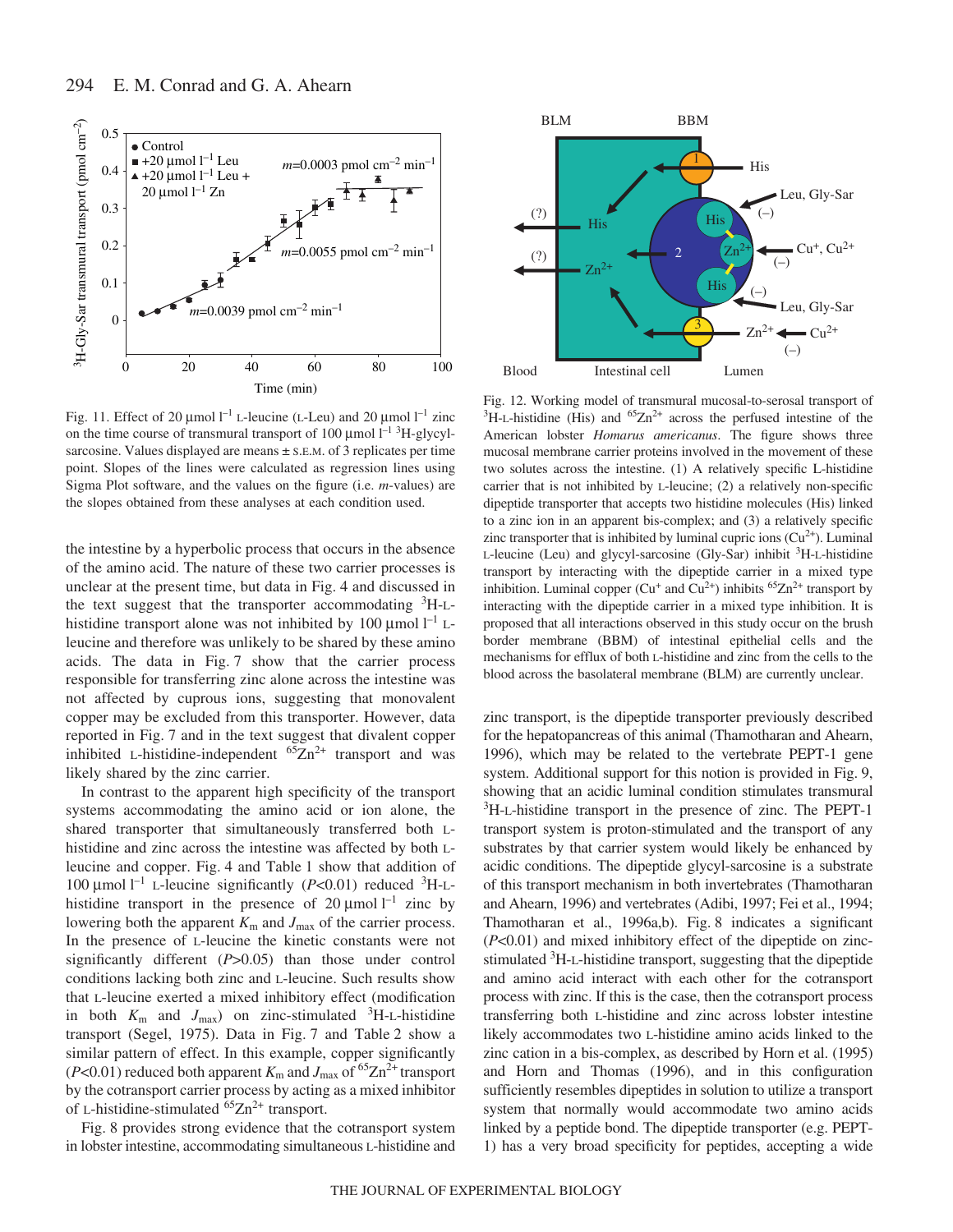range of amino acid substrates. The role of the peptide bond between two amino acids in a peptide being transported on PEPT-1 has not been examined, but this study suggests that it may not be critical for the successful transfer of the peptide components to the *trans* side of the membrane. All that may be needed for PEPT-1 to transport two amino acids across a membrane may be that they are associated in solution with either a peptide bond or as a bis-complex with a metal cation. If this is the case, the dipeptide transport system may be a significant means by which cells are able to accumulate essential metals from their environment.

Supporting evidence for the role of PEPT-1-like transporters as the responsive agents for transmural transport of L-histidine or L-leucine across the lobster intestine in the presence of luminal zinc is shown in Figs·10 and 11. Neither L-histidine nor L-leucine added alone to the luminal perfusate were able to influence the transmural transport of <sup>3</sup>H-glycyl-sarcosine, but when the complexing ion, zinc, was included in the luminal solution, a marked reduction in the transfer of dipeptide across the gut was observed. These data suggest that when zinc was present, bis complexes between the metal and either amino acid were able to occur in solution and that, once formed, these complexes were able to compete with the dipeptide for transport by the peptide carrier system.

The model shown in Fig. 12 illustrates the results of the present investigation and suggests a mechanism that would allow the independent transport of both L-histidine and zinc on highly specific carrier proteins and allow the shared transport of both substrates on a PEPT-1-like dipeptide transport protein. The model suggests an apical location of all three carrier proteins. The vertebrate PEPT-1 dipeptide transporter has been localized to the brush border membrane in vertebrate intestine (Adibi, 1997), and physiological studies with other animals such as lobsters (Thamotharan and Ahearn, 1996) and fish (Thamotharan et al., 1996a; Verri et al., 2000) have also confirmed this location for the analogous transporter. The model shows that zinc likely occupies a separate binding site on the cotransport protein than occurs for either amino acid in the bis complex, since Cu<sup>+</sup> or  $Cu<sup>2+</sup>$  may inhibit zinc-stimulated L-histidine transport by competing with zinc for this site (Fig. 7). Similar inhibitory interactions between metal components have been reported for cadmium and zinc stimulation of L-histidine transport in human erythrocytes (Horn and Thomas, 1996). Alternatively,  $\text{Zn}^{2+}$  and either  $Cu<sup>+</sup>$  or  $Cu<sup>2+</sup>$  may interact in solution and compete with each other as bis-forming substrates with amino acids. L-Leucine and Gly-Sar are shown to inhibit L-histidine binding to the amino acid binding sites in Fig. 12, but not L-histidine transport by the high specificity amino acid transporter occurring on the same membrane, because the same amount of L-histidine transport under control conditions (e.g. no zinc, no L-leucine) occurred when both zinc and L-leucine were present together (Fig. 4). Lastly, zinc is shown to be transferred across the apical membrane by a highly specific carrier protein that was not apparently inhibited by cuprous ions, but was inhibited by cupric ions (Fig. 7; time-course data reported in the text). The model shows that once inside the intestinal epithelial cell, the exit processes to the blood for either L-histidine or zinc are unclear at the present time.

The nature of zinc-independent <sup>3</sup>H-L-histidine transport in lobster intestine is not known. As shown in Figs 2 and 4, in the absence of zinc stimulation, <sup>3</sup>H-L-histidine transport occurred by a saturable mechanism that had a high apparent binding affinity of about  $6 \mu$ mol<sup>1-1</sup>. Previous studies with lobster hepatopancreatic brush border membrane vesicles have characterized a number of amino acid transport proteins that occur on the luminal membrane of this absorptive organ and are responsible for the transapical transfer of L-alanine (Ahearn et al., 1986), L-lysine (Ahearn and Clay, 1987a), L-glutamate (Ahearn and Clay, 1987b), L-leucine (Ahearn and Clay, 1988b), and L-proline (Monteilh-Zoller et al., 1999). To date there has not been any specific study of a carrier-mediated transport process for L-histidine in either lobster hepatopancreas or intestine. The L-lysine transport system described for hepatopancreas (Ahearn and Clay, 1987a) would be a likely candidate for L-histidine transport, but this transporter is strongly inhibited by L-leucine, and since Fig. 4 and the results of a control experiment involving <sup>3</sup>H-L-histidine transport in the presence of  $100 \mu$ mol  $l^{-1}$  L-leucine (reported in the text) both suggest a minimal effect of L-leucine on <sup>3</sup>H-L-histidine transport in the present study of lobster intestine, it is unlikely that Lhistidine was using the hepatopancreatic L-leucine-inhibited Llysine transporter. Clearly, further studies are needed to clarify the mechanism by which L-histidine is transported across lobster intestine in the absence of metals.

The nature of L-histidine-independent  ${}^{65}Zn^{2+}$  transport suggested in Fig. 12 and experimentally described in Fig. 7 is similarly unclear at the present time. Experimental data presented in this report indicated that cuprous ions  $(Cu<sup>+</sup>)$  had negligible effects on the transport of  ${}^{65}Zn^{2+}$  in the absence of L-histidine, while cupric ions  $(Cu^{2+})$  were effective inhibitors of zinc transport under these conditions. These results suggest that Lhistidine-independent  ${}^{65}Zn^{2+}$  transport may take place by a divalent cation transport system that does not recognize ions of other valences. Previous work supports the suggestion of a divalent cation-specific brush border antiporter in crustacean hepatopancreas (Aslamkhan and Ahearn, 2003). This study found that both calcium and cadmium acted as strong *trans*stimulators of lobster hepatopancreatic brush border transport of both  ${}^{55}Fe^{2+}$  and  ${}^{59}Fe^{2+}$ , implying a tight coupling between the divalent cation fluxes across this cell border. Other studies with lobster hepatopancreas have also shown a coupling between the uptakes of copper and zinc from dietary constituents and intracellular calcium activities (Chavez-Crooker et al., 2001). Interactions between the transport of zinc and calcium have also been recorded for gastrointestinal epithelial cells of asteroid echinoderms (Zhuang et al., 1995). These studies, and the present investigation, provide strong support for the occurrence of an invertebrate gastrointestinal brush border transport system that accepts a wide range of divalent cations, including both metals and calcium, but the nature of this mechanism is still unclear, as is its relationship to other metal-transporting membrane proteins from vertebrate cells.